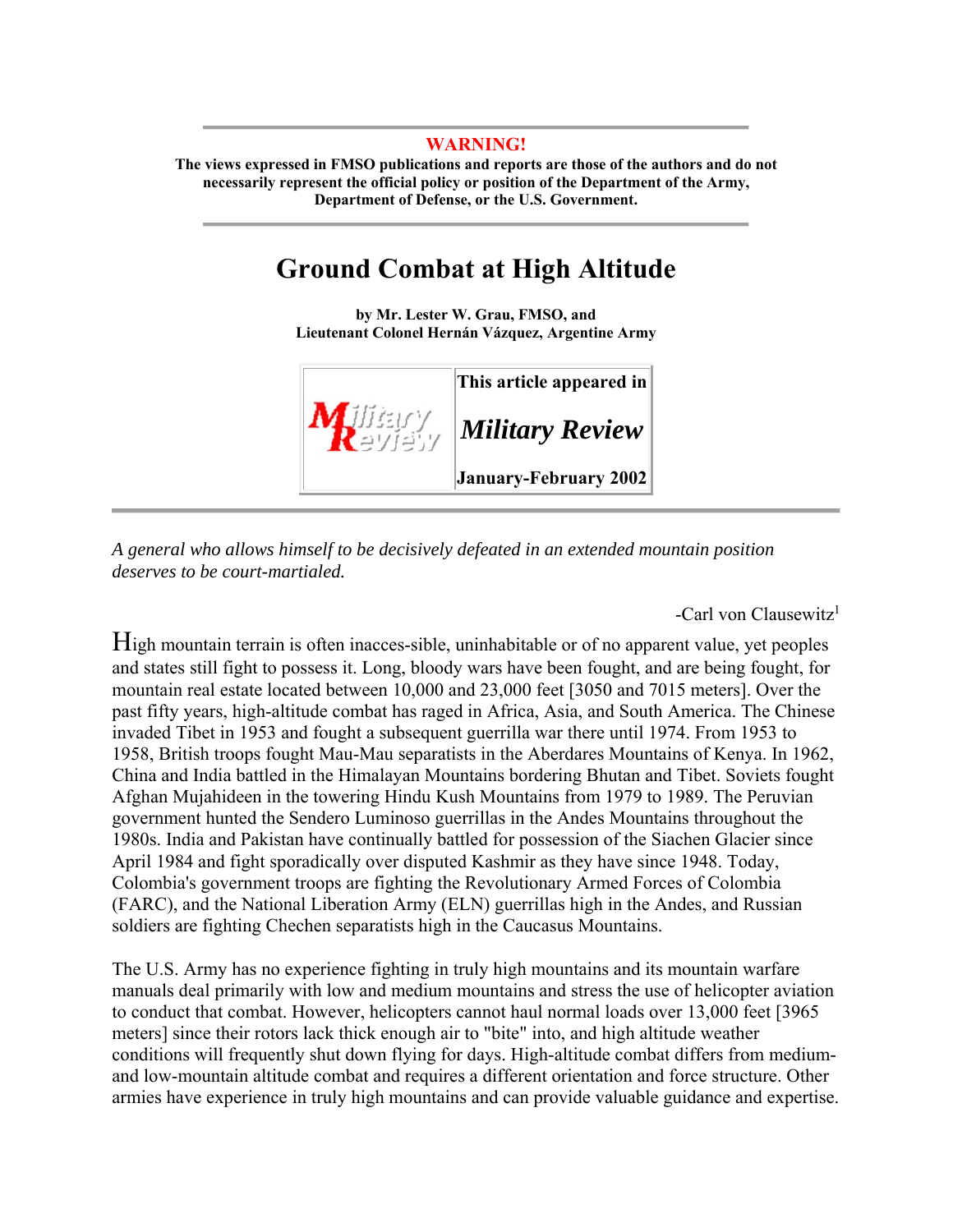The U.S. Army needs to know how to conduct high-altitude mountain warfare, develop the tactics, techniques, and procedures to do so, and share the experience of other armies to understand and prepare for possible high-altitude conflicts.

## **The Environment**

Mountains are generally classified as low (600 to 1500 meters), medium (from 1500 to 3500 meters) and high-altitude mountains (above 3600 meters). The world's highest mountains are not in the United States, Europe, or Korea-where the U.S. Army is accustomed to working. The Himalayan Mountain chains of Asia stretches 1,500 miles and contains 9 of the world's 10 highest peaks. The Hindu Kush/Karakoram mountain chain of Asia stretches well over 500 miles with its highest peak at 28,250 feet [8,616 meters]. The South American Andes stretches over 5,000 miles and rise above 22,000 feet [6,710 meters] at many points. The Caucasus Mountains, which divide Europe and Asia, run some 700 miles with many peaks over 15,000 feet [4572 meters]. The Himalayan Mount Everest towers at 29,028 feet [8,853.5 meters] whereas the highest point in the United States, Mount McKinley in Alaska, is 20,320 feet [6,197.6 meters]. The highest point in the Colorado Rockies is Mount Elbert at 14,433 feet [4,402.1 meters]. The highest point in the European Alps is Mont Blanc at 15,771 feet [4,810.2 meters].<sup>2</sup>

Although high mountains occupy a good portion of the earth's surface, man is not naturally designed to live and work at these high altitudes. When a person travels to an altitude of 8,000 to10,000 feet [2440 to 3050 meters] or higher, the atmospheric changes in pressure and available oxygen cause physiological changes, which attempt to ensure that the body gets enough oxygen.<sup>3</sup> These physiological changes are pronounced among mountain people who have lived in cold, high altitudes for generations. Compared to lowlanders, their bodies are short, squat, stocky, and barrel-chested, and their hands and feet are stubby. Their hearts are bigger and slower beating and their capillaries are wider. Their bodies contain 20 percent more red blood cells than lowlanders' do and these red blood cells are larger. The alveoli in their lungs are more open for oxygen absorption. Many develop a fatty epithelial pouch around the eyes to counteract cataract and snow blindness.<sup>4</sup> Populations at high altitude often use narcotics, such as coca or hashish, to help manage the pain and stress of high altitude.

High altitudes are characterized by extreme cold, strong winds, thin air, intense solar and ultraviolet radiation, deep snow, raging thunderstorms and blizzards, and heavy fog and rapidly changing weather, including severe storms which can cut off outside contact for a week or longer. Avalanches and rockslides are not uncommon. Although jungle or forest may hug the mountain base, trees do not grow past 10,000 to 11,500 feet [3,000 to 3,500 meters], depending on the latitude.

Physical conditions at high altitude are often more dangerous than enemy fire. Superficial bullet and shrapnel wounds can quickly turn fatal at altitude. Movement in the high mountains often results in broken bones, severe lacerations, contusions, and internal injuries caused by falls and falling rock. Frostbite and hypothermia are a constant danger. Acute mountain sickness, high altitude pulmonary edema, and cerebral edema are frequently fatal consequences of working at high altitude. Mental and physical abilities decrease at high altitude and high altitude also induces personality disorders. Sudden weight loss is often a problem. The rarefied atmosphere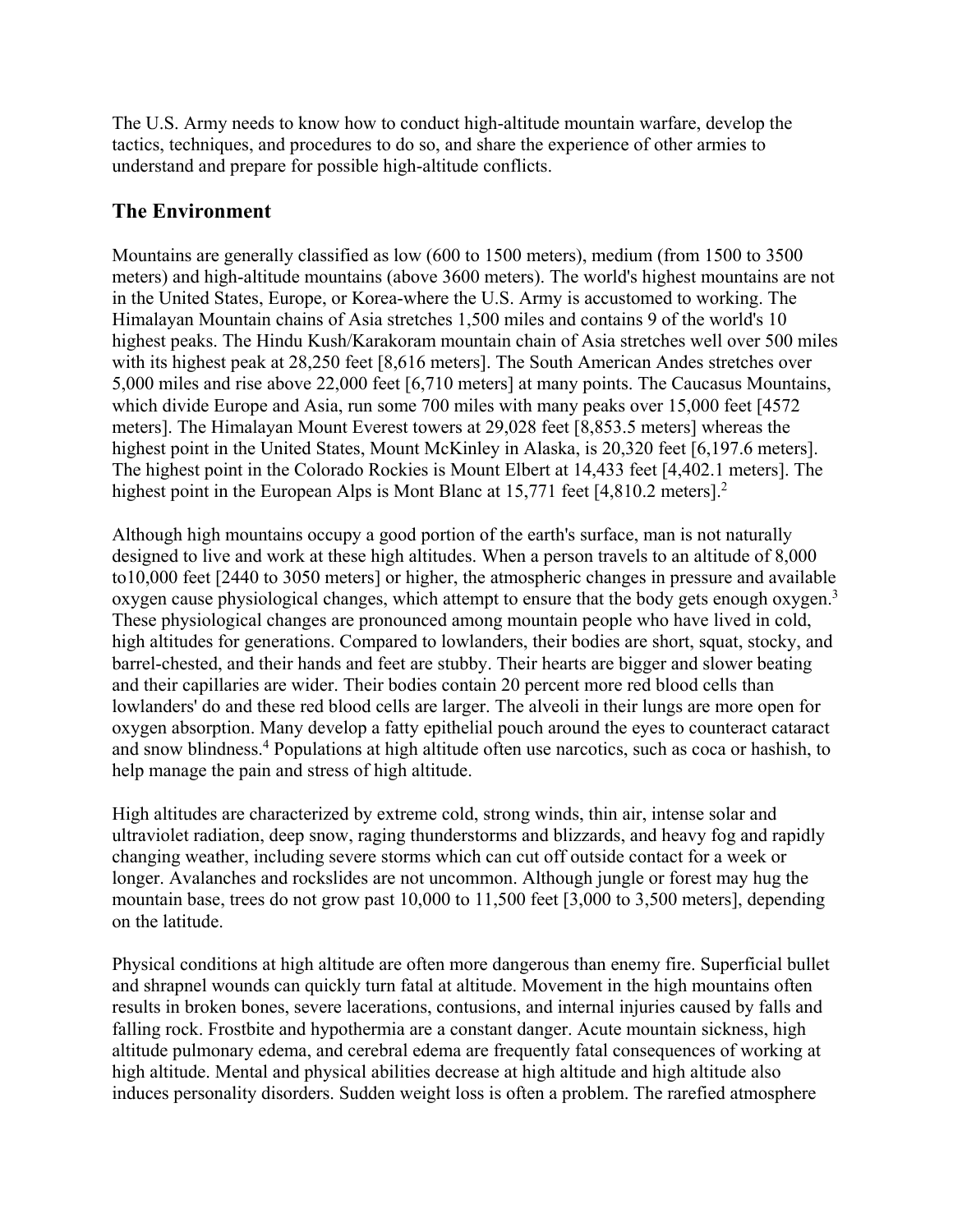permits increased ultraviolet ray exposure, which creates problems with sunburn and snow blindness. High altitude shelter heating is often by unvented kerosene stoves, which means that personnel breathe air, which is thick with soot.<sup>5</sup>

Equipment will not function, or functions marginally, at high altitudes. On the average, vehicles lose 20 to 25 percent of their rated carrying capability and use up to 75 percent more fuel.<sup>6</sup> Military generators and vehicles are often diesel-powered, but standard diesel engines lose efficiency at 10,000 feet [3050 meters] and eventually stop functioning altogether because of insufficient oxygen. Artillery firing tables are wildly inaccurate as the changed environment allows rounds to fly much farther. Lubricants freeze; altitude and weather limit helicopters; and additional animal or gasoline-fueled overland transport adds to the physical demands and logistic requirements of this environment.

## **Getting There is Half the Fun**

At high altitude, personnel have difficulty breathing because of decreased atmospheric pressure and subsequent rarified oxygen. Soldiers selected for high-altitude duty should be screened for their ability to function in this environment. Soldiers should be in excellent physical condition and have sound hearts and lungs. Short, wiry soldiers are preferred to tall, muscular soldiers. Selected soldiers should have above-average intelligence to allow them to more-readily adapt to the trying terrain. Personnel who have had radial keratotomy corrective eye surgery should not go to high altitudes because their vision may permanently cloud.

All personnel should undergo an acclimatization program to accustom them to their new environment and to improve their respiratory and cardiovascular systems. A physically fit soldier can adapt to the cold in about 3 weeks.7 The body normally adapts to a higher altitude in about 2 week's time. During the acclimatization phase, the body accumulates additional red blood cells which help transport needed oxygen.8 The Pakistani army acclimates their personnel over 7 weeks. They begin with a 3-week stay at 10,000 feet [3050 meters] where personnel acclimate to the



**Pakistani soldiers train in rappelling techniques at the Mountain School.** 

cold while they undergo daily physical conditioning and learn mountaineering, rock climbing,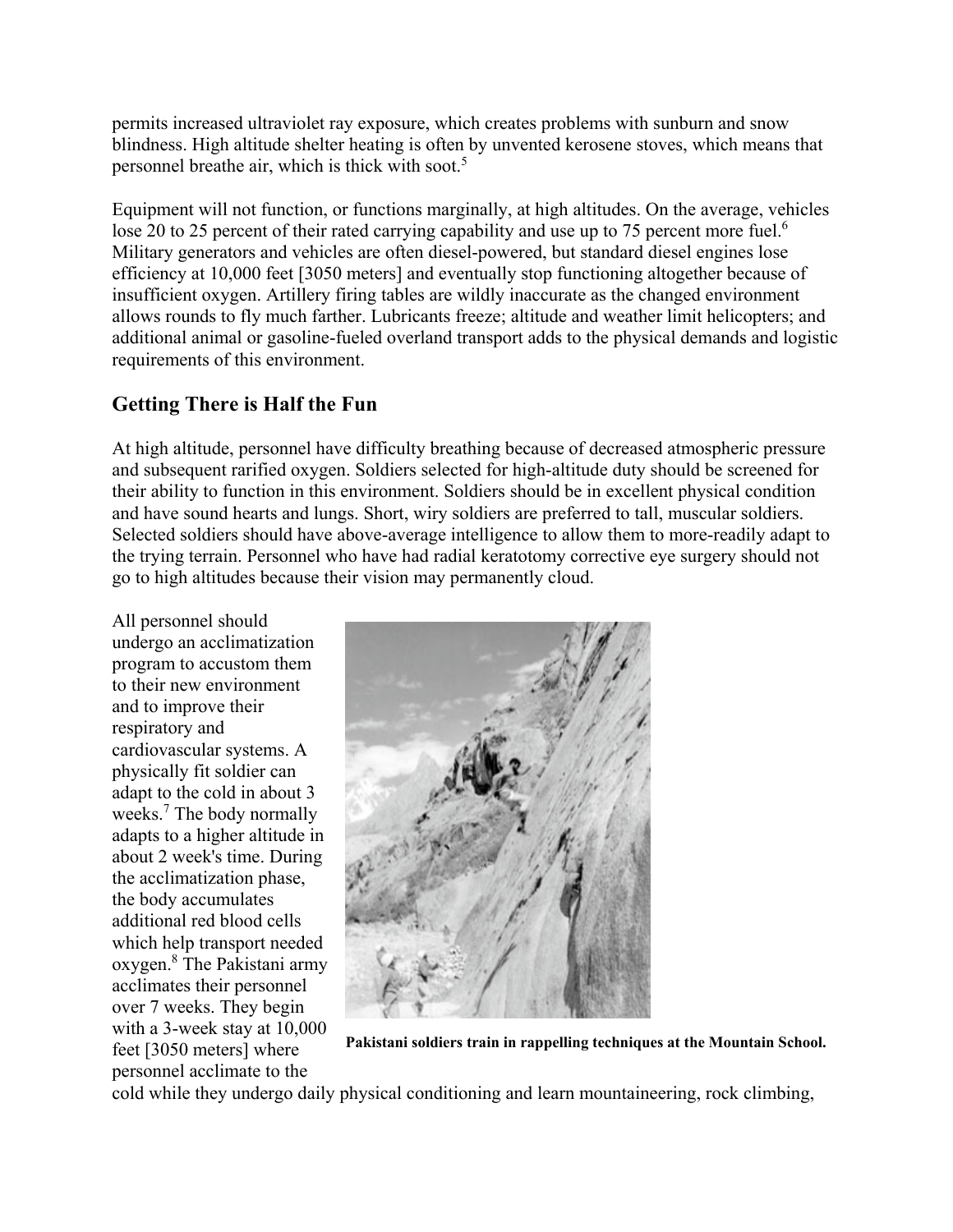rappelling, and mountain survival. During the final 4 weeks, soldiers learn advanced mountaineering techniques, trek to 14,000 feet [4270 meters] and return; trek to 17,000 feet [5185 meters] and return; and finally trek to 19,135 feet [5836 meters]. $9$ 

Despite all training and efforts, acclimatization is not possible at heights over 18,000 feet [5418 meters], so exposure at these heights must be limited and closely supervised. Personnel at high altitudes need to be rotated out every 10 to 14 days. The Indian army acclimates its personnel over a 14-day schedule with increases in altitude at 6 days, 4 days and then another 4 days. The Indian army characteristically conducts its acclimatization by having the battalion hike from its road head to the staging area. All experienced armies agree that high-altitude acclimatization cannot be achieved in less than 10 days. An acclimated soldier is still not an experienced mountaineer. Experience counts and is not gained in 2 months of training. Some armies, such as Italy's, believe that 10 years is not too long to produce a truly capable, experienced mountain warrior.

| Type of                                       | Low and Medium<br>High<br>Mountains<br><b>Mountains</b> |                        |                             |                                       |                             |    |                                   |         |
|-----------------------------------------------|---------------------------------------------------------|------------------------|-----------------------------|---------------------------------------|-----------------------------|----|-----------------------------------|---------|
| March                                         | Up to<br>3000 meters                                    |                        | From 3000 to<br>4000 meters |                                       | From 4000 to<br>5000 meters |    | One Day of Rest<br>After Marching |         |
| Normal, not affecting                         |                                                         | <b>On foot</b> Mounted |                             | On foot   Mounted   On foot   Mounted |                             |    |                                   |         |
| combat power                                  | 8                                                       | 10                     | 6                           | 8                                     | 4                           | 6  |                                   | 6 hours |
| Affecting<br>combat power                     | 10                                                      | 12                     | 8                           | 10                                    | 6                           | 8  |                                   | 3 days  |
| <b>Considerably affecting</b><br>combat power | 12                                                      | 14                     | 10                          | 12<br>Hours Marching Per Day          | 8                           | 10 |                                   | 1 day   |

Figure 1: **Average movement rates at altitude for trained, acclimated personnel and animals**

Source: ROP-00-06, Constreción de la Brigada de Mortaña (Mountain Brigade Field Manual) (Buenos Aires, Argentina: Government Printing Office, 1998), Annex 15, 279.

Nothing is fast in high-altitude combat. Logistics support is key and the location of logistics dumps determines operational axes. The distance between the road head-the furthest point that supplies can be moved by truck-and the forward posts determines how many troops can actually man the forward posts. Forward posts can be a 3 to 14 day foot march from the road head. The farther the forward post is from the road head, the greater the number of troops necessary to support it. Base camps are usually built around road heads. Supplies and men travel forward from the base camps through intermittent staging posts to the forward posts. Helicopters, porters, or mules are used to move supplies from the road head. Despite attempted technology fixes, the mule is the most efficient way of moving material in the high mountains. Mules require care, attention, and training. Armies with experience in high mountains maintain trained mules and muleteers. Even mules cannot reach the higher elevations, and porters must haul the supplies forward.

Movement is calculated in time rather than distance at high altitude. Figure 1 shows average movement rates of trained, acclimated personnel and pack animals in the mountains.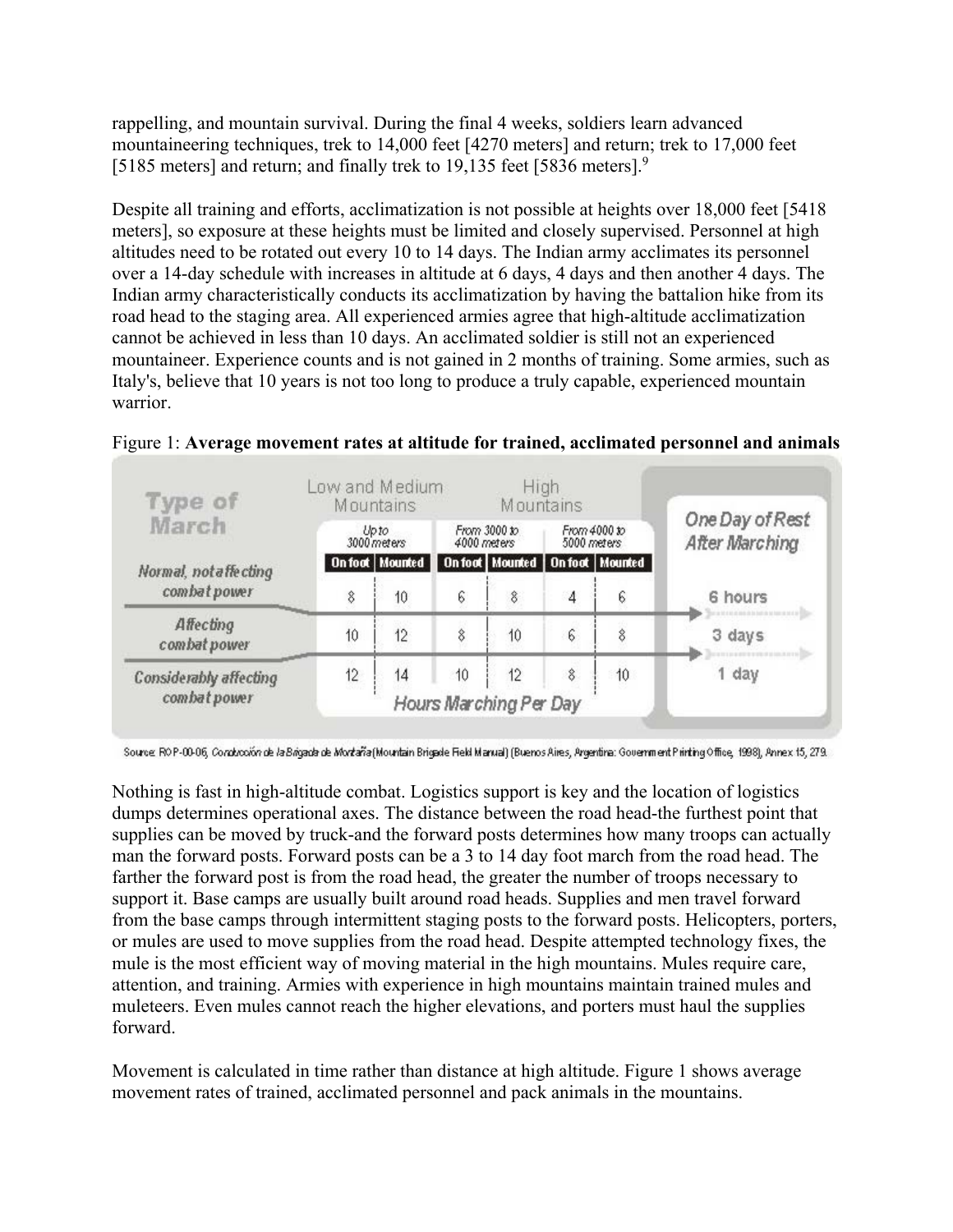The terrain slope as well as physical conditioning and altitude acclimatization of the troops determines the distance that can be covered. Figure 2 gives a rough average for determining distances over time using conditioned, acclimated troops.

Moving in the high mountains can be perilous. Weather can rapidly change and columns can become lost in blizzards or fog. Trail markers can quickly disappear under falling snow. Snow bridges can collapse and swallow climbers into deep crevasses. Entire patrols have disappeared without a trace while moving to the Siachen Glacier.

| Slope          |                | Low and Medium<br>Mountains |                |                | High<br>Mountains |                                     |
|----------------|----------------|-----------------------------|----------------|----------------|-------------------|-------------------------------------|
| Grade          |                | On foot                     | <b>Mounted</b> | <b>On foot</b> | <b>Mounted</b>    | Observations                        |
|                | <b>Descent</b> | 4.0 Km/hr                   | 8.0 Km/hr      | 4.0 Km/hr      | 7.0 Km/hr         | Mounted troops<br>travel walk speed |
| $0\%$ to $4\%$ | Ascent         | 4.0 Km/hr                   | 8.0 Kmhr       | 3.7 Kmhr       | 7.0 Kmhr          |                                     |
|                | <b>Descent</b> | 4.0 Km/hr                   | 8.0 Km/hr      | 4.0 Km/hr      | 7.0 Km/hr         |                                     |
| 5% to 9%       | Ascent         | 3.7 Km/hr                   | 7.3 Km/hr      | 3.0 Km/hr      | 6.5 Km/hr         |                                     |

#### Figure 2: **March distances over time in the mountains**

Source: Conducción de la Brigada de Montaña, Annex 13, 271. Conditions for the march: day, good weather conditions, on a trail orroad in good condition, firm ground, troops and packed animals trained and acclimatized.

Line-of-sight communications is excellent in the mountains but difficult to achieve because of high peaks. Therefore, communications sites are carefully selected and often become key terrain. Very-high frequency radios with automatic frequency hopping, encryption, and burst transmission capabilities work best. Normal batteries quickly lose power in the cold, so lithium batteries should be the normal issue.10 Frequently, mountain tops become part of the national communications infrastructure because they are crowded with military, national, and commercial radio and television sites and telephone relay towers. These vital areas need to be protected, and military platoons often garrison such communications sites against guerrilla attacks.

## **Combat at Altitude**

There are two primary scenarios for combat at altitude. First, two states dispute the boundary between their countries and maintain forces supporting a rough line of demarcation along the disputed zone (Kashmir and Siachen Glacier between India and Pakistan, and the Kameng Frontier Division between India and China). In this scenario, opposing forces hold linear defenses along the line of demarcation, regardless of altitude, and conduct a fairly positional fight.

Second, a light infantry force of guerrillas, smugglers, bandits, or forces from a neighboring state transverses the mountainous region to establish base camps in the mountains from which they patrol, launch raids, or maintain smuggling routes. This has been the pattern for a number of high-altitude disputes such as the Mau Mau uprising, Soviet-Afghan war, Sendero Luminoso in Peru, Russo-Chechen wars, and Colombian efforts against the FARC and ELN. In this scenario, the fighting does not automatically gravitate to a border zone, but usually stays below the tree line.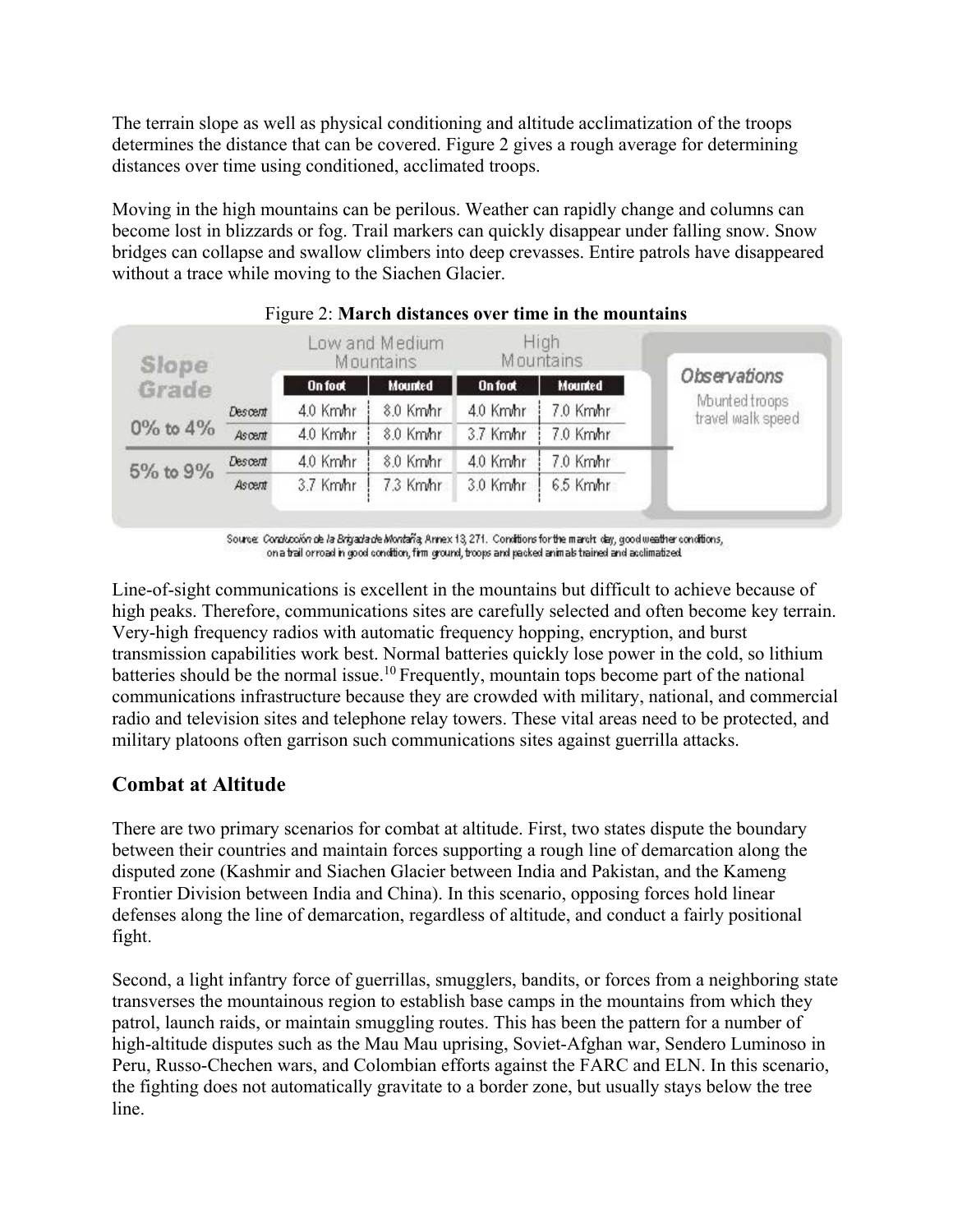At altitude, the first enemy is the environment. The second enemy is the human foe. At altitude, high ground is not always key terrain. Frequently, key terrain is related to mobility-passes, main supply routes, road heads, and intermittent staging posts. Light infantry and artillery are the primary combat forces.

Offensive actions in the mountains include infiltration, ambush, raids, patrolling, shelling attacks, limited air assault, and limited offensives. Pursuit is seldom possible. Envelopment is the most common maneuver and the frontal attack is the least desired option. Defensive actions include counter-infiltration, ambush, patrolling, and positional defense. Relief in place is routine small-unit action.

Offensive actions should focus on interdicting logistics by blocking passes, denying use of supply and transit routes, capturing base camps and intermittent staging posts, and destroying transport.<sup>11</sup> Force oriented offensive actions, such as interdicting patrols or raiding artillery positions, make great headlines and can boost morale, but they seldom have the long-term effect as actions against logistics. Offensive actions are small-unit actions, since only small units can be supported at altitude and frequently the terrain is so restricted that too many soldiers would hamper the effort. Movement is by small groups moving at a walk to avoid sweating because sweat freezes quickly leading to frostbite. Objectives are close at hand so the attackers will not be exhausted before they arrive and will not be caught in the open by rapidly changing weather. Assembly areas may be nonexistent and the attackers will have to move directly from forward positions. The attack may have to go in waves if suppressive fire is inadequate or the enemy is conducting a reverse-slope defense. The offensive plan must be clear, as most mountain maps are problematic. Maneuver is dictated by terrain and the reserve is committed early since movement is slow and mutual support is very difficult to achieve. Maneuver is slow and limited in distance. A maneuver force can range from one or two men to a full battalion if weather and the enemy situation permits.

Defending at altitude is difficult because of limited troops and material. When defending along a border, a battalion holds an extended frontage (7,000 to 8,000 yards) while a company holds 1,500 yards, so there is little depth, or large gaps, in the defense.12 Further, the complete battalion is seldom on line simultaneously. Often, a platoon holds a company position since the rest of the company is being held in reserve at lower elevations where the deterioration of the body is not as rapid. The platoon is rotated every 10 to 14 days. The entire company must still be rotated to lower elevations to recoup every 3 to 4 months. This means that the long, linear defense is actually a string of strong points built around a machine gun. Reverse slope defense, with forward slope observation posts is preferred, since the defensive positions often lack overhead cover and are susceptible to artillery airburst.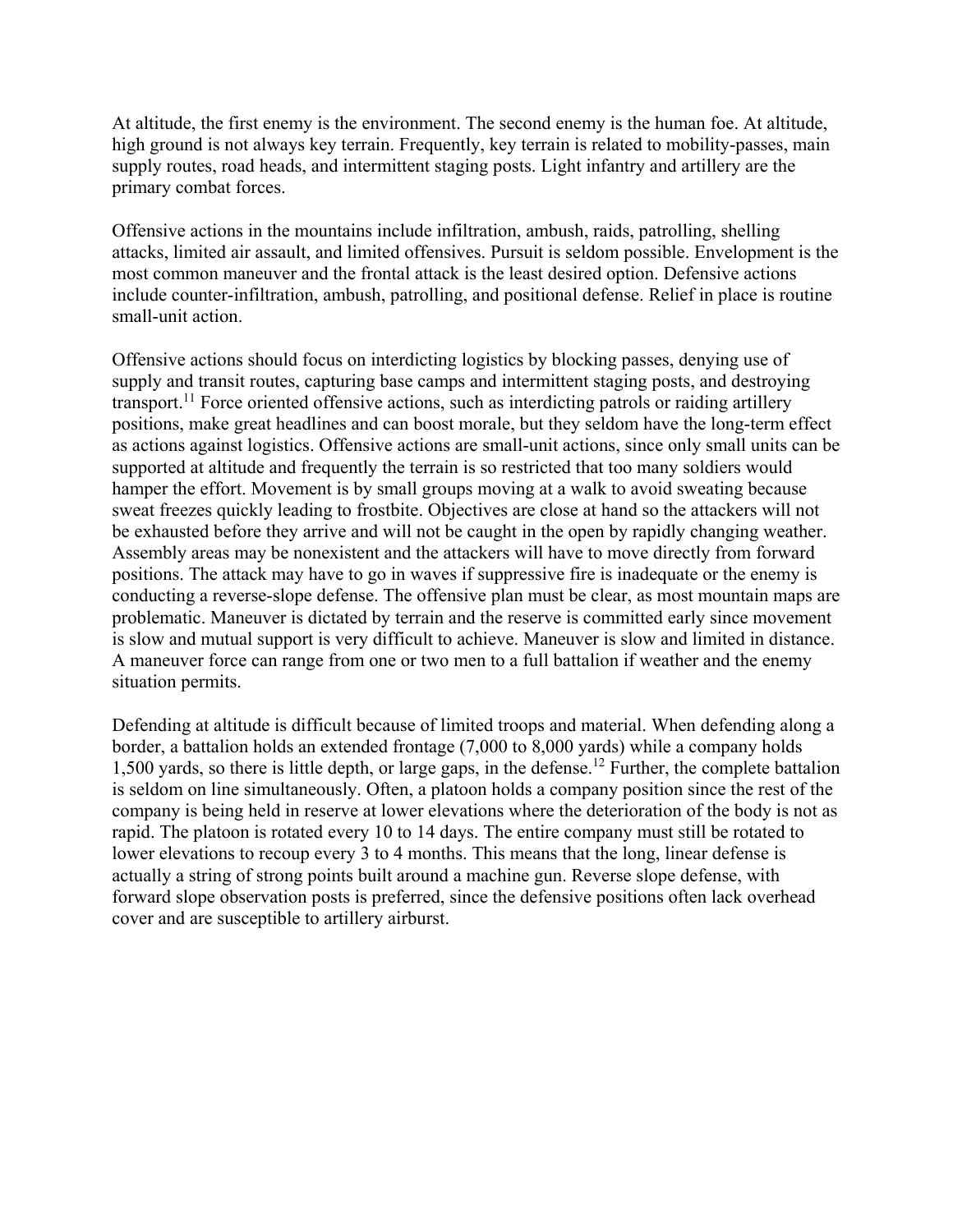

**Argentinean mountain troops carefully cross the Castano Overo Glacier on Mount Tronador (11,800 feet). They are roped together, moving cautiously in single file, in case one of them falls into a snowcovered crevasse. At such altitudes, artillery remains the around-the-clock fire support system because of aircraft limitations.**

A great deal of daily effort is required to keep snow from completely filling the defensive positions and hiding the trails. Permanent shelter, such as portable fiberglass huts, are essential at the defensive positions.13 Fortifying defensive positions is difficult since this usually requires the delivery of heavy materials such as cement, sand, water, and roofing timbers. Sensors are a welcome addition to the defense in those areas where they will not be rapidly covered by snow. Defensive positions should be designed and stocked to hold out independently for days since relief in the mountains is problematic due to weather. Conversely, when the enemy is a guerrilla force, the defensive position is a perimeter defense from which patrols, ambushes, and raids are launched.

Mountain patrolling is a common feature of the offense and defense. Small patrols are at risk, so platoon-sized patrols are common. Single patrols are useless, so multiple patrols are normal. Local guides or scouts are an essential part of each patrol. Detailed planning is an essential part of the patrol plan and includes a reaction force or reserve. The meeting battle is normal combat at altitude resulting from probing actions by opposing patrols.

Raids are a common offensive and defensive tactic. They are designed to seize a point, exploit success, and then withdraw. Raids are a temporary measure to capture personnel and equipment, destroy installations, bait traps to draw enemy reaction, and attack morale. Since there is no intention of holding the objective for a length of time, the logistics burden is less onerous than a deliberate attack. Successful mountain raids normally incorporate an assault force, a fire support group, and a security element.<sup>14</sup>

## **Fire Support at Altitude**

Mountains restrict effective bombing and strafing by jet aircraft. It is difficult for them to pick out targets that are camouflaged or concealed by natural cover. Weather, deep shadows, and the environment also restrict pilots' vision. There are few approach routes and most of those are along valleys, which are covered by air defense and infantry forces using massed fire. Climate and terrain restrict jet aircraft from diving freely or flying low enough to engage targets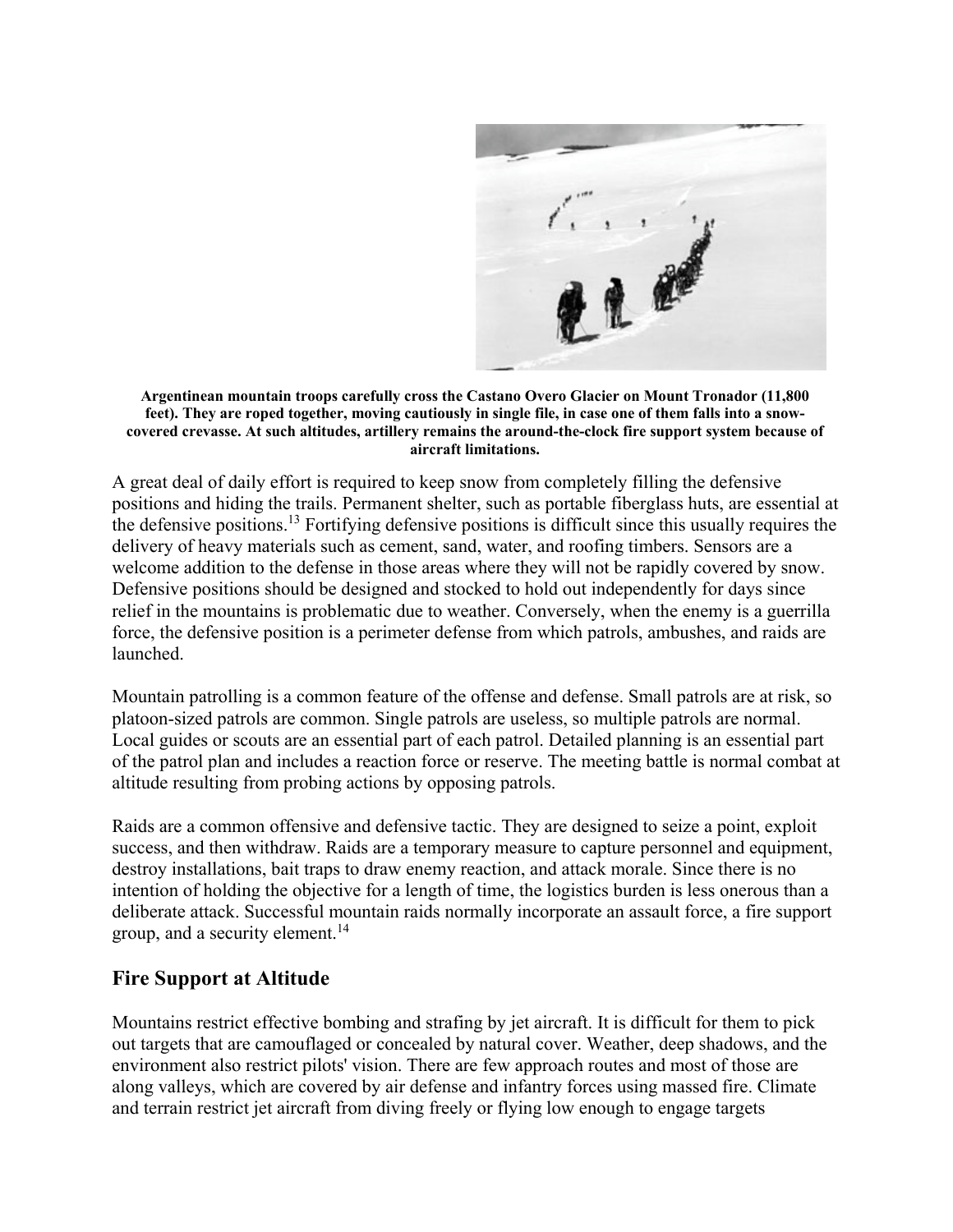effectively. Still, camouflage discipline, controlled movement, and layered air defense are essential to prevent savaging by high-performance aircraft.<sup>15</sup> Helicopter gunships are more of a danger to ground forces, but eventually altitude limits their effectiveness. Lightweight helicopters can serve effectively as artillery spotters. All aviation is subject to the vagaries of weather at high elevation, which is powerful, constantly changing, and often shuts down flying. Dense fog, high winds, and blizzards are common and whiteouts are a constant threat to pilots.

Artillery remains the round-the-clock fire support system. However, artillery is often constrained during high-altitude combat. Sharp bends, high gradients, and the general condition of mountain roads restrict the movement of artillery, towed guns in particular. There are a limited number of gun positions, so artillery batteries are seldom deployed intact. One- and two-gun or rocket launcher positions are common. Consequently, the number of alternate firing positions is also restricted and these positions tend to become permanent. Guns should be moved at night for protection against enemy aircraft and artillery. However, night movement of guns in mountainous terrain is risky and accident-prone. Artillery positions should be constructed so that gun crews can defend them against ground attack. Firing positions should be on reverse slopes and as close to the crest as possible-considering crest clearance and flash-cover. Individual guns should be sited in terrain folds and other places where they are naturally concealed.<sup>16</sup> Artillery plays a major role in logistics interdiction, counterbattery and shelling front-line units. Artillery can create havoc with a forward defense by targeting living accommodations and using airbursts against troops in the open.<sup>17</sup> Mortars are frequently more effective than guns or howitzers. They are easier to shift around, can better engage reverse slopes and can be moved closer to the forward posts.

Transport frequently determines the location of artillery and mortars and the supporting range of artillery. Artillery cannot be readily moved where there are not roads. Artillery firing points are usually located where ammunition can be delivered-in valleys, villages, and near road heads.

## **Logistics Support**

High-altitude logistics are key since the terrain and unique environment hamper delivery to the forward troops. Logistics always drives the battle, but in high-altitude combat, this is especially so. Without good highways or railroads, dump sites cannot be readily moved, it takes an inordinate amount of time to shift troops from one sector to another, and logistics demands are considerably higher than in other types of light infantry combat. Trucks, helicopters, mechanical mules, and snowmobiles are key to mountain logistics, but above 13,000 feet, the logistics effort shifts to the backs of mules and porters. Naturally, this is the point where the logistics delivery system snarls since porters and mules have distinct limitations and there are never enough of them.

Trucks are important to logistics support and gasoline-powered trucks are clearly preferred over diesel. As the truck ascends the mountain, the amount of oxygen available is reduced and the engine efficiency drops off. Cross-country and climbing capability decline as fuel usage soars. Diesel engines may need to be fitted with turbochargers and gasoline engines may need their carburetors adjusted. Figure 3 shows the average increase in fuel consumption at altitude.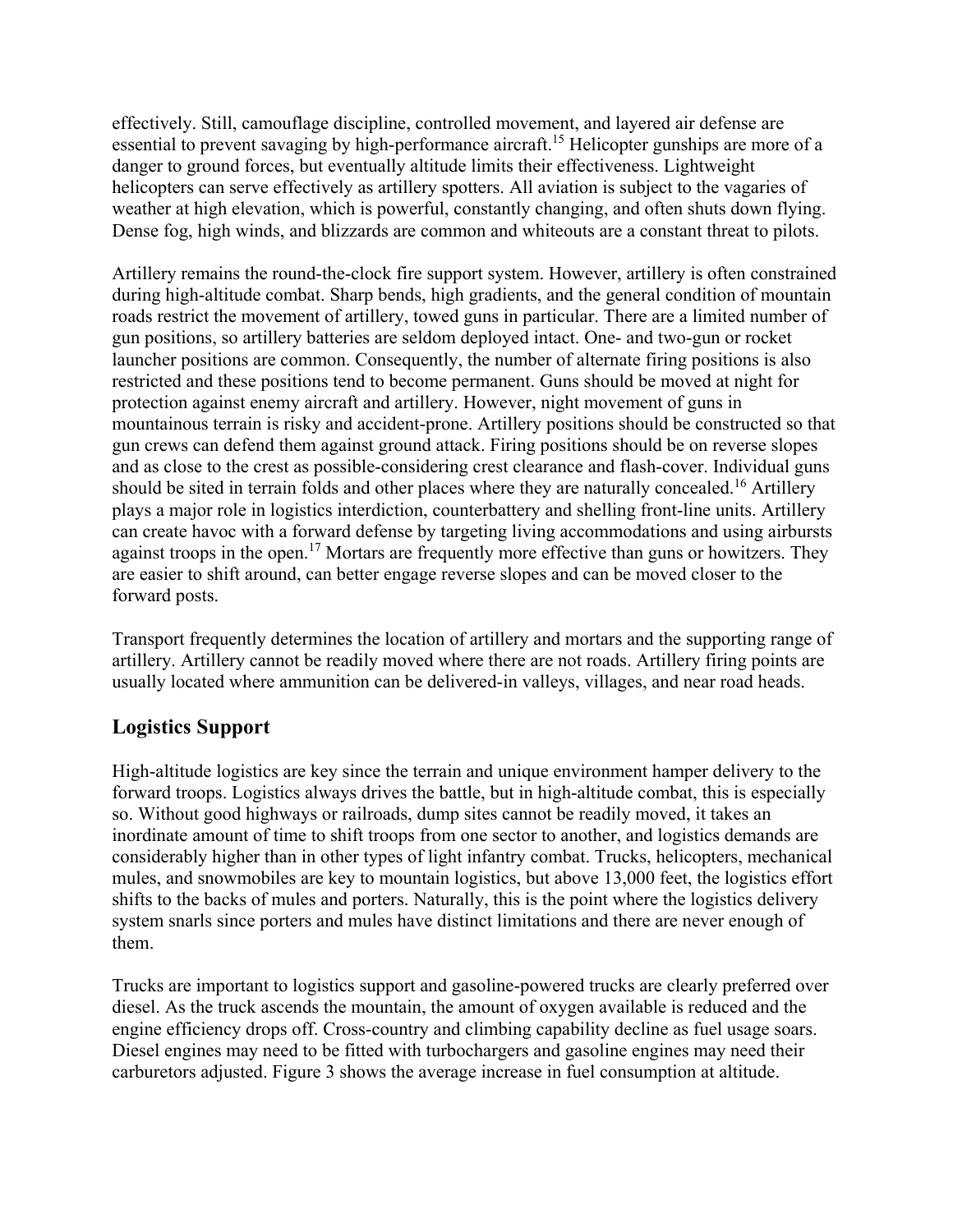|                                                                       |                |               | Light Vehicles<br>(Gasoline) |               | Trucks 3 to 5 Tons<br>(Diesel) |                            |  |  |
|-----------------------------------------------------------------------|----------------|---------------|------------------------------|---------------|--------------------------------|----------------------------|--|--|
|                                                                       |                | Type of Slope | Average Load                 | <b>Loaded</b> | <b>Unicaded</b>                | Observations               |  |  |
| Low                                                                   |                | 3 to 5%       | 16                           | 25            | 20                             | Good engine<br>performance |  |  |
| <b>Mountains</b>                                                      |                | 6to 8%        | 17                           | 30            | 25                             |                            |  |  |
| <b>Medium</b>                                                         | Upto           | 3 to 5%       | 17                           | 30            | 25                             |                            |  |  |
| <b>Mountains</b>                                                      | 3000<br>meters | 6to 8%        | 18                           | 32            | 27                             | With good roads            |  |  |
| High<br>4000<br><b>Mountains</b><br>meters<br>Above<br>4000<br>meters | 3000 to        | 3 to 5%       | 18                           | 32            | 27                             | Head winds increase        |  |  |
|                                                                       |                | 6to 8%        | 20                           | 35            | 30                             | consumption by 10%         |  |  |
|                                                                       |                | 3 to 5%       | 20 <sub>1</sub>              | 35            | 30                             |                            |  |  |
|                                                                       |                | 6to 8%        | 25                           | 38            | 33                             |                            |  |  |

Figure 3: **Consumption of fuel in liters per 100 kilometers**

Source: Conducción de la Brigada de Montaña, Annex 16, 281.

Helicopter-based logistics are the preferred mode in mountain warfare, but the mountains are not the optimum helicopter environment. Air density decreases with altitude and mountain winds and updrafts are unpredictable and dangerous. Proper landing zones are difficult to find and, if close to the enemy, probably under enemy mortar and small-arms coverage. Helicopters must follow the terrain features of the mountains adding predictability to their approaches and increasing the risk to the crew. Fog, sudden storms, icing, and variable winds can quickly shut down helicopter support. Mountain terrain interferes with air-to-ground communications and with air-to-air communications. Planning for helicopter support in the mountains requires detailed planning, first-rate liaison, and a habitual association between the helicopter and ground unit encompassing training and social events. Flying in the mountains is so different that the armies of India, Pakistan, Columbia, Argentina, and Switzerland have special mountain flight courses for their helicopter crews.

## **A Step Back in Time**

High mountains are countertechnology. Mules are a good option for high-altitude logistics. They can use very narrow trails, can carry more than a human porter, and tire less over long distance. American mules can carry up to 20 percent of their body weight (150-300 pounds) for 15 to 20 miles per day in mountains.<sup>18</sup> Smaller mules in other locales will carry less. The maximum carrying weight for an Argentine mule is between 200 and 250 pounds. However, this is for lowand medium-altitude mountains. At high altitude, the maximum carrying weight drops below 200 pounds. Organized mule cargo units, rather than ad hoc teams led by local teamsters, are the preferred option, but local mules are always preferred over deployed mules.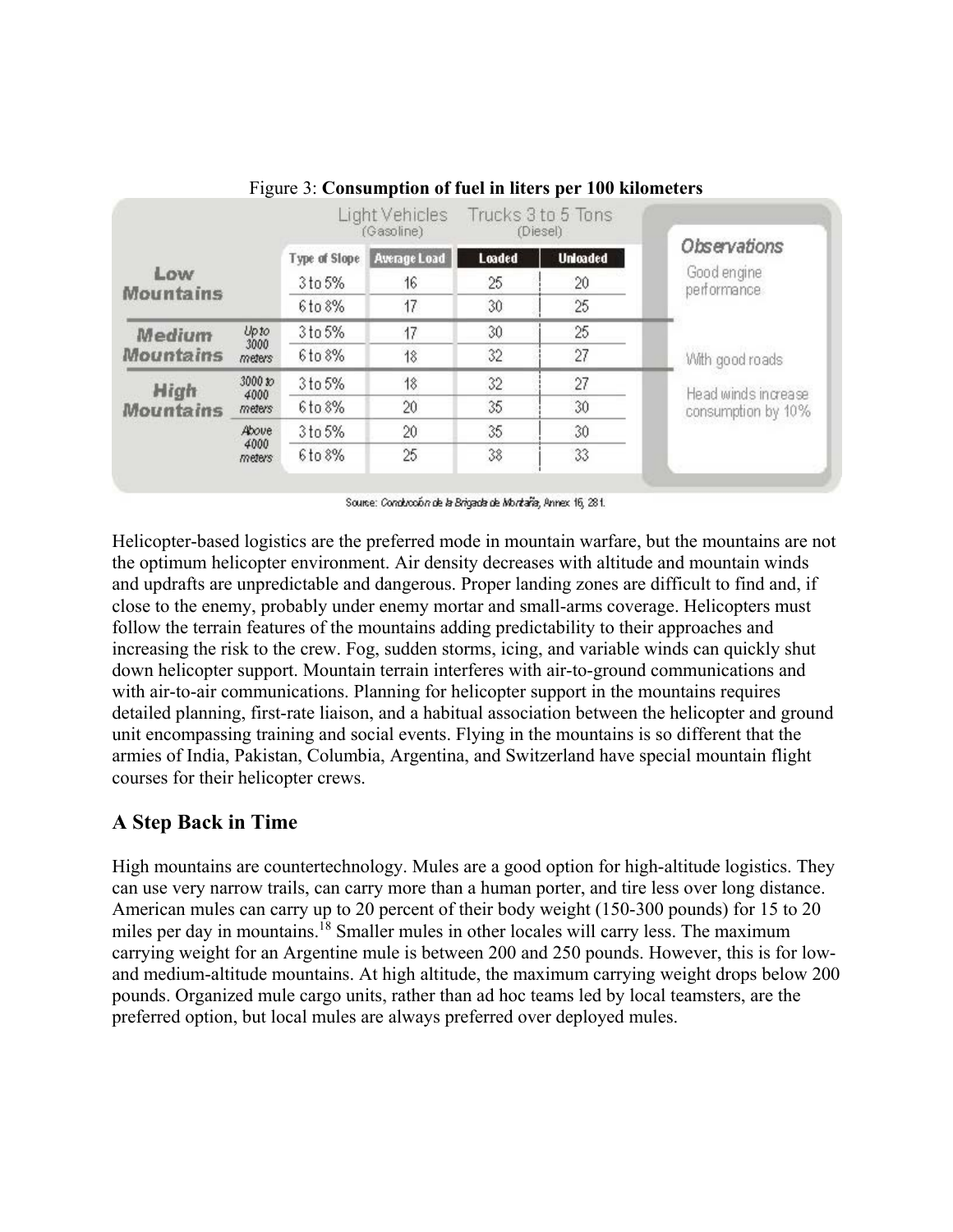

**U.S. Army mules support the 5th Army advance in Italy during World War II while a cargo truck lies helplessly on its back.** 

Mules were part of the U.S. Army during World War II in Burma and Italy and were a critical element of the Mujahideen supply effort in the Soviet-Afghan war. They remain part of the force structure of many contemporary forces with high-altitude mountain troops. Other armies contract mule transport through local teamsters. Yet mules have their limitations. If the snow is too deep, they simply refuse to move.

American mules require 10 pounds of grain and 14 pounds of hay per day, which also becomes part of the logistics load.<sup>19</sup> The smaller mules of Argentina require eight pounds of grain and eight pounds of hay per day. Mules consume 25 to 30 liters of water a day and up to 50 liters in desert country. They also require a daily ounce of salt. Like humans, mules require time to acclimate to altitude. Muleteers and mules require about a month's training to get them ready to work above 3,000 meters. Like humans, mules tire easily above 4,000 meters and need to be rested frequently. Mules also have to be trained not to fear the noise of firearms and explosives so that they do not run off during a march. $^{20}$ 

Mules are subject to colic, heat exhaustion, injuries, and wounds. Most injuries and wounds result from poorly adjusted saddles, pack frames and harnesses. Stones, rocks, and debris on the trail can also wound a mule's hoof. Local mules are more immune to disease at altitude than humans and all mules have a keen sense of self-preservation that keeps them alive in mountain storms.<sup>21</sup> Mules require a great deal of daily care and training. Muleteers, farriers, blacksmiths, and large animal veterinarians, who have been absent from many armies for decades, are essential for mule-borne logistics. Mules need new shoes every 30 days and there are special mule shoes for snow and ice. Figure 4 shows the supply and transport estimate for a 171-man light infantry company planning a mountain march, attack and defense lasting for a total of 6 days. Since much of the material will be kept in dumps and moved in stages, the commander has managed to keep his transport requirements in hand.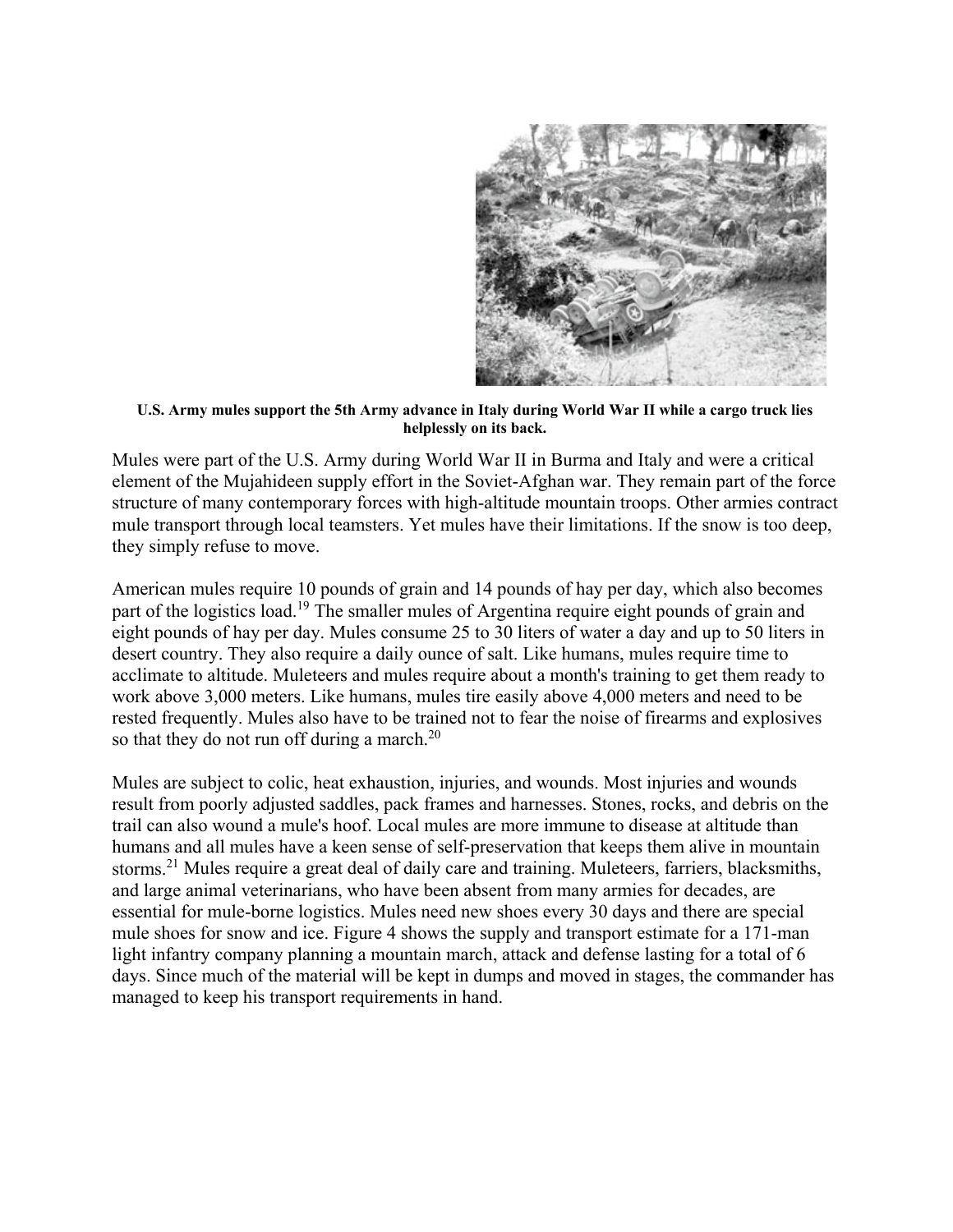| <b>Rations</b>                                                       | $1,620$ kilos | Assault & field rations                                                                      |  |  |  |  |
|----------------------------------------------------------------------|---------------|----------------------------------------------------------------------------------------------|--|--|--|--|
| Ammunition<br>$1,021$ kilos                                          |               | One basic load-circumstances may require carrying more                                       |  |  |  |  |
| Water<br>(drinking and cooking)                                      | $2,262$ kilos | 2,565 liters                                                                                 |  |  |  |  |
| <b>Total weight</b><br>4,903 kilos<br>(for company)                  |               | Not counting food, water, ammo, and packs carried by soldiers                                |  |  |  |  |
| Mules<br>(to haul weight)                                            | 61 mules      | Small mules haul 80 kilos; Big mules up to 150 kilos                                         |  |  |  |  |
| <b>Mules</b><br>(to haul crew-served weapons)                        | 20 mules      | Machine guns and mortars                                                                     |  |  |  |  |
| <b>Mules</b><br>(to haul fodder, grain, salt and<br>water for mules) | 151 mules     | 5,620 kilos of fodder, 4,060 kilos of grain, 348 kilos of salt,<br>and 18,416 kilos of water |  |  |  |  |

Figure 4: **Weight and transport requirements for a 171-man light infantry company** 

Source: Major Valero, Training exercise material, Army of Argertina.

Porters should be hired from the local populace since they are acclimated to the elevation and are accustomed to moving around the mountains safely. Locals used to carrying loads have developed endurance and are accustomed to breathing thin air. Although a porter cannot carry as much as a mule, they can move in places where mules cannot. However, porters will probably be reluctant to work too far away from their homes and villages. There is always a security consideration when using local porters. Figure 5 shows porter-carrying capabilities.

|  | Figure 5: Cargo capabilities of porters in mountainous terrain |  |
|--|----------------------------------------------------------------|--|
|  |                                                                |  |

|                | Low and Medium<br>Mountains |                     | Hiah<br>Mountains  |
|----------------|-----------------------------|---------------------|--------------------|
|                | Up to 3000 meters           | 3000 to 4000 meters | Above 4000 meters  |
| Porter         | 20 Kg                       | 20 Kg               | 15 Kg or less      |
| Combat Soldier | 15 Kg                       | 10 to 12 Kg         | 8 to 12 Kg or less |
| Porter         | 20 Kg                       | 12 to 15 Kg         | 12 Kg or less      |
| Combat Soldier | 12 Kg                       | 12 Kg               | 10 Kg or less      |
|                |                             |                     |                    |

Source: Conducción de la Brigada de Montaña, Annex 17, page 283.

During the Peru-Ecuador border conflict for the Condor Cordillera in 1994, the Peruvian army relied on porters exclusively for resupply. Although the fight was in medium-altitude mountains, not over 2500 meters, the forward logistics support was restricted to porters because the steep mountains were covered with thick jungle, had few trails, and the Peruvian army lacked trained mules and muleteers. The Peruvian army moved its supplies from one small village to the next, using local villagers as porters to carry the supplies eventually to the fighting up on the Condor Cordillera.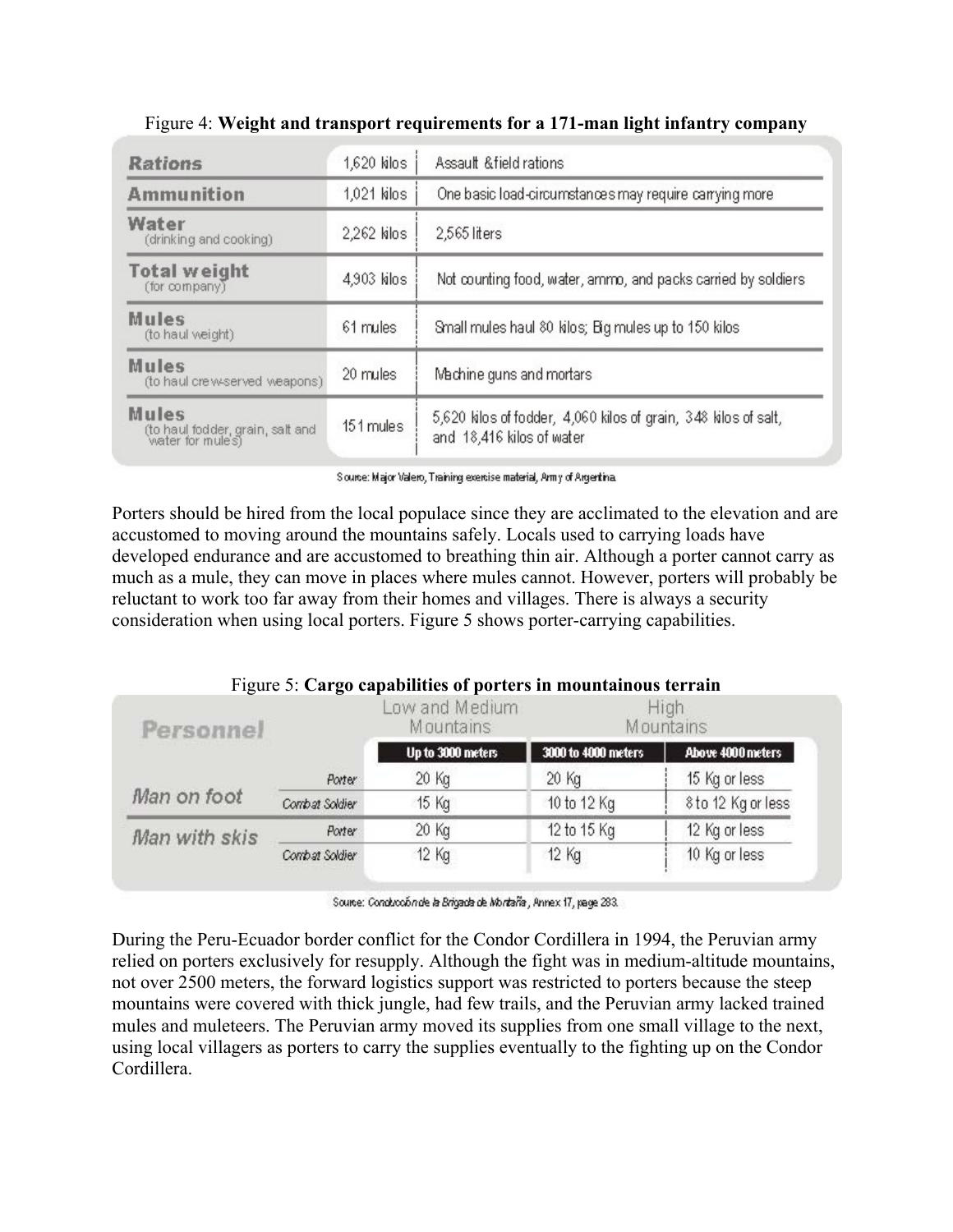Front-line combatants need daily supplies of ammunition, food, water, and heat for survival. Figure 6 shows daily consumption rates of water and wood fuel.

|                                              |                                    |                        | Water                  |                        |                              | Wood                                   |                              |
|----------------------------------------------|------------------------------------|------------------------|------------------------|------------------------|------------------------------|----------------------------------------|------------------------------|
|                                              | <b>Animal</b><br>Man               |                        |                        | <b>Cooking</b>         | <b>Heating</b>               |                                        |                              |
| Low and<br><b>Medium</b><br><b>Mountains</b> | Drinking<br>$1.5$ to $2$<br>Liters | Cooking<br>5<br>Liters | Summer<br>15<br>Liters | Winter<br>10<br>Liters | Uncovered<br>1 kg<br>per man | <b>Tent/shelter</b><br>1 kg<br>per man | Орел<br>1 kg<br>per man      |
| High<br><b>Mountains</b>                     | 2 to 2.5<br>Liters                 | 8<br>Liters            | 15<br>Liters           | 10<br>Liters           | 1 kg<br>per man              | Every<br>6 hours                       | Every<br>2 hours<br>for fire |

#### Figure 6: **Consumption of water and wood**

Source: Conducción de la Brigada de Montaña, Annex 18.

In the mountains, a battalion task force tries to carry and stockpile enough supplies to operate for 1 to 2 weeks. This requires expending time and energy to establish supply dumps along the main supply route. Naturally, the shorter the supply route, the easier it is to protect. If roads, tracks, and trails are under enemy control, the unit might be restricted to helicopter supply and its inherent problems in the mountains. Logistics support at higher altitudes during winter may become impossible causing opposing forces to withdraw.

Medical evacuation at altitude is frequently difficult. Weather or weight limitations may prevent a helicopter from flying to a patient. Often, patients must be carried on stretchers to lower elevations where the helicopters can reach. Soviet experience in the mountains of Afghanistan proved that 13 to 15 men might be involved in carrying one patient. Exertion at altitude is difficult and the stretcher party has to provide its own security as well.<sup>22</sup> Patients cannot be effectively treated at altitude, but have to be evacuated to lower altitudes to survive.<sup>23</sup>

## **The Eternal Mountains**

Mountain terrain is difficult, movement is slow and the hazards to health and physical well being are significant and constant. Combat at high altitude is a historical constant and a contemporary fact. It cannot always be avoided. Training for mountain combat is not simply light infantry training. Special training and acclimatization is necessary.

Leadership is particularly important in mountain combat. The harsh living conditions, physical deterioration, and psychological depression inherent in mountain combat require skilled leaders. Armies with regimental systems and years-long association find it easier to cope with the leadership challenges of mountain combat. Combat is primarily small unit, placing a great deal of responsibility on platoon and squad leaders.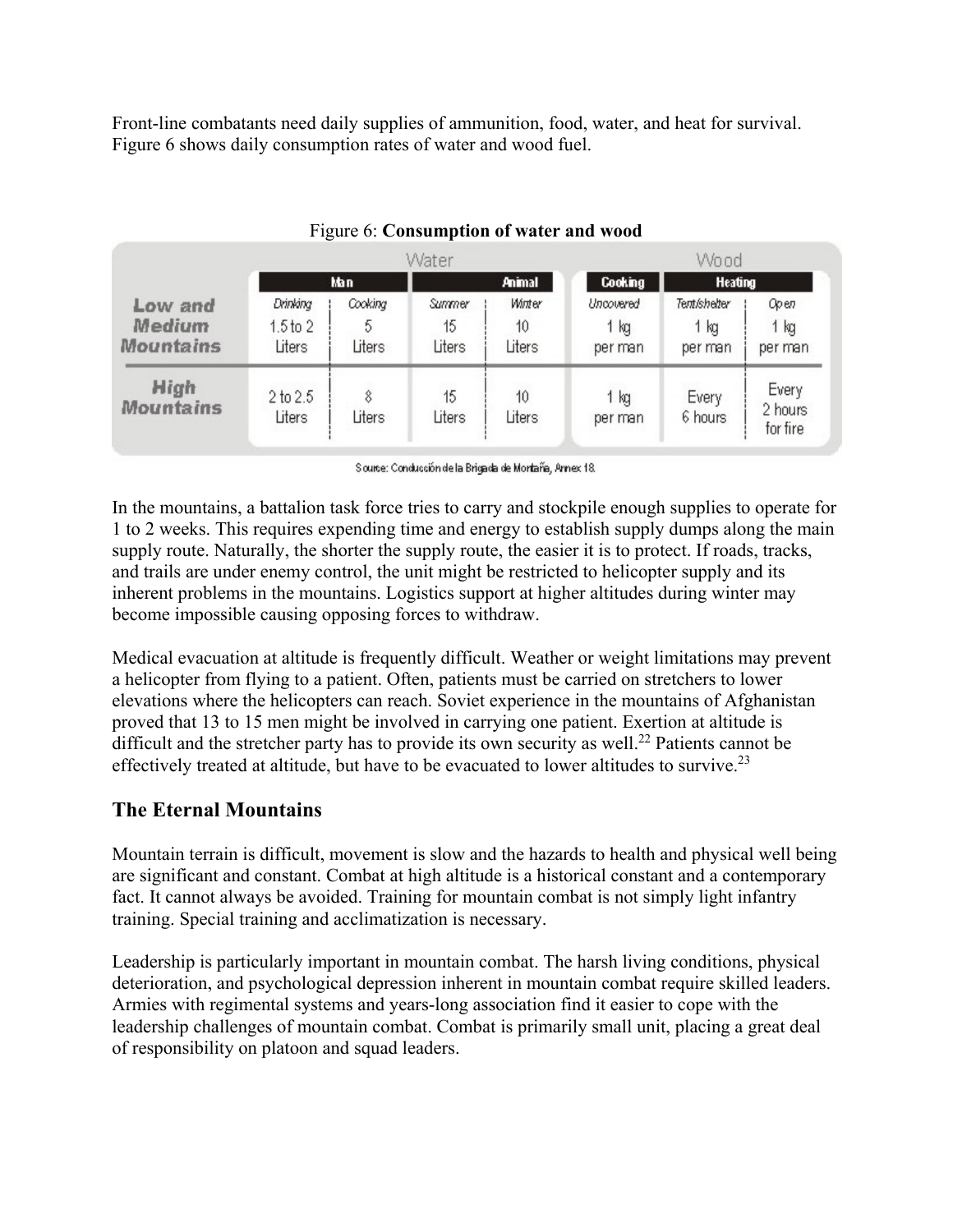Fire support is difficult. Artillery firing tables are inaccurate and artillery is hard to move on mountain roads. Transporting guns by helicopter is recommended where possible. Moving guns and ammunition takes an unusual amount of time. Helicopter gunships provide excellent support at lower altitudes. Mortars are excellent for hitting reverse slope positions, but have limited range.

Logistics are a primary concern in mountain combat with transport to altitude requiring special effort. Sustained combat requires an inordinate logistics effort. Small-unit actions, where units do not remain for extended periods of time, do not impose the same logistics burden.

Although the U.S. Army has not fought at truly high altitude, this may not always be the case. High mountains occupy much of the world's surface and they are not immune to the world's conflicts. Other nations have successfully fought at altitudes above 10,000 feet. Should the U.S. Army find itself committed at these altitudes, the experiences of other nations are invaluable. Preparation for such an eventuality should begin well before crisis dictates deployment.

1.Carl von Clausewitz, *On War*, ed. and trans. by Michael Howard and Peter Paret (Princeton, NJ: Princeton University Press, 1989), 432. The authors thank mountain warriors Lieutenant Colonel (LTC) German Giraldo, Army of Colombia; LTC Foto Duro, Albanian Army; Major (MAJ) Alejandro Valero, Army of Argentina, MAJ Akbar Khan, Army of Pakistan; and LTC Tejbir Singh, Army of India, for their input, suggestions, critique, and guidance. The authors retain responsibility for the accuracy and ideas in the article.

2.*The Houghton-Mifflin Dictionary of Geography: Places and Peoples of the World* (Boston, MA: Houghton-Mifflin Company, 1997), 48, 164, 165, and 450.

3.Tim J. Setnicka, *Wilderness Search and Rescue* (Boston, MA: Appalachian Mountain Club, 1980), 620.

4.Syed Ishfaq Ali, *Fangs of Ice: The Story of Siachen* (Rawalpindi, Pakistan: American Commercial PVT Ltd., 1991), 15-16 and 110-11.

5.Lester W. Grau and William A. Jorgensen, "Medical Implications of High-Altitude Combat," *U.S. Army Medical Department Journal*, to be published April 2002.

6.Aleksey Svetlanov, "Osobennosti razvedki v gorakh" (Peculiarities of Mountain Reconnaissance), *Voyennye znaniya* (*Military Banneri*) (June 2000), 13.

7.Salman Beg Punjab, "Operations in Glaciated Areas," *Pakistan Army Journal* (Spring 1994), 5.

8.Setnicka, 623.

9.Ali, 16-17; Punjab, 5-6.